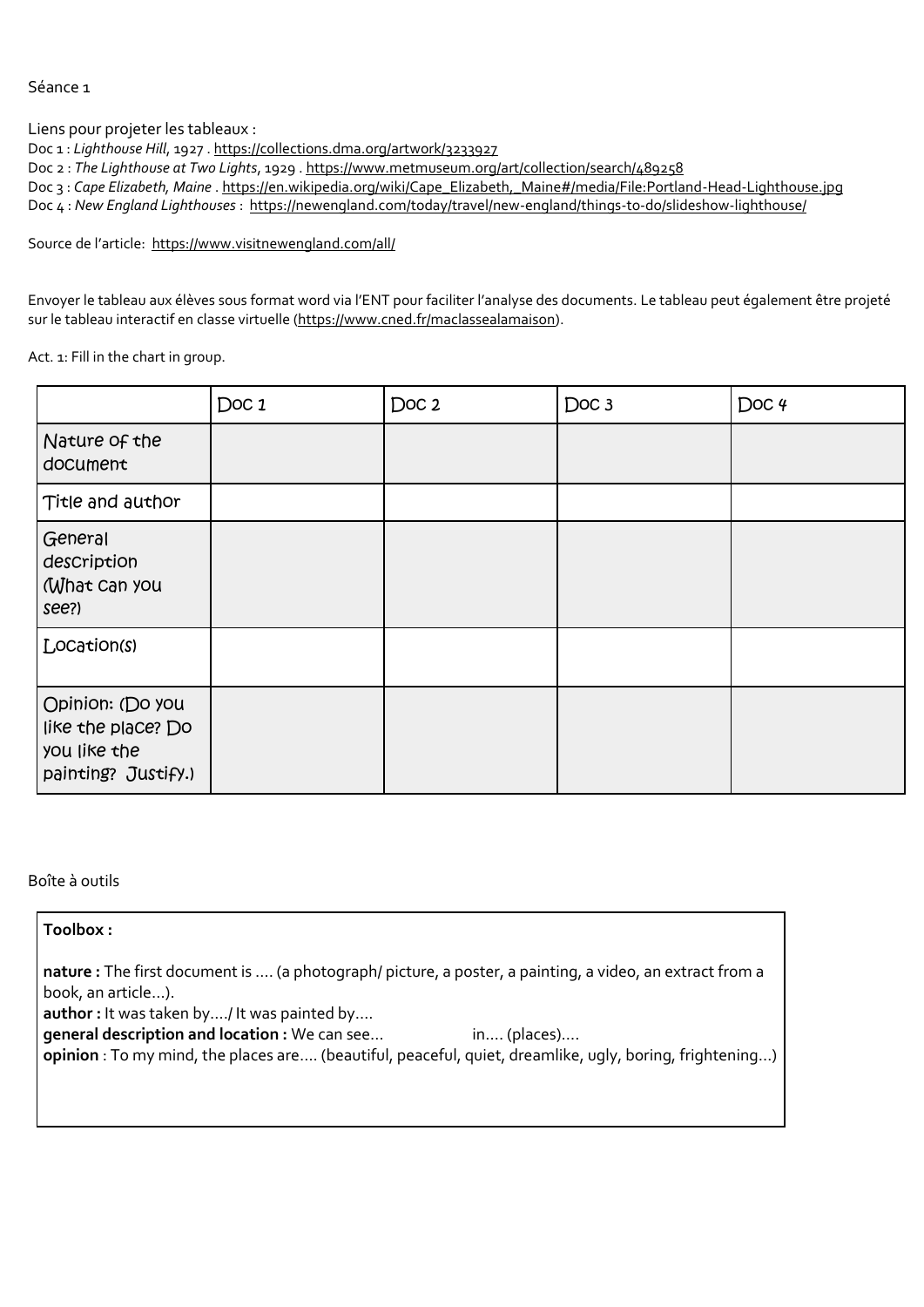Exemple de trame de quiz pour Quizinière :

Do you know where Maine is? Maine is an American state in New England, USA. Learn more about the region to take a guiz and to **prepare your poster.**

- 1) **Read** the following article. **Highlight** important ideas in the text. <https://www.visitnewengland.com/all/>
- How many states are there in New England? ......
- New England is composed of different states which are:  $\mathcal O$

□ California □ Massachusetts □ Illinois □ Connecticut □ Maine

□ Rhode Island □ Florida □ Vermont □ Georgia □ New Hampshire

- Among the following pictures, which ones describe the best New England? Justify your answer with words from the text.

| 2 <sub>0</sub> | 3 <sup>1</sup> |
|----------------|----------------|
| Justification: | Justification: |
|                |                |

## © Pixabay

- Locate New England on a map. Where is it in the USA? ………………………………………………………………..

3) Focus on one state of the region. **Read** the second part of the article. **Highlight** important words. <https://www.visitnewengland.com/all/> (sélectionner le paragraphe sur le Maine <https://www.visit-maine.com/state/>).

- What is the name of the state? ………………………………………………………………………………………………………….. - What can people see on the coast? …………………………………………………………………………………………………….. - Which national park can people visit? ………………………………………………………………………………………………… - Portland is famous for  $\Box$  its skyscrapers  $\Box$  its food  $\Box$  its basketball team  $\Box$ its architecture  $\Box$  its lake  $\Box$  its museums  $\Box$ its university.